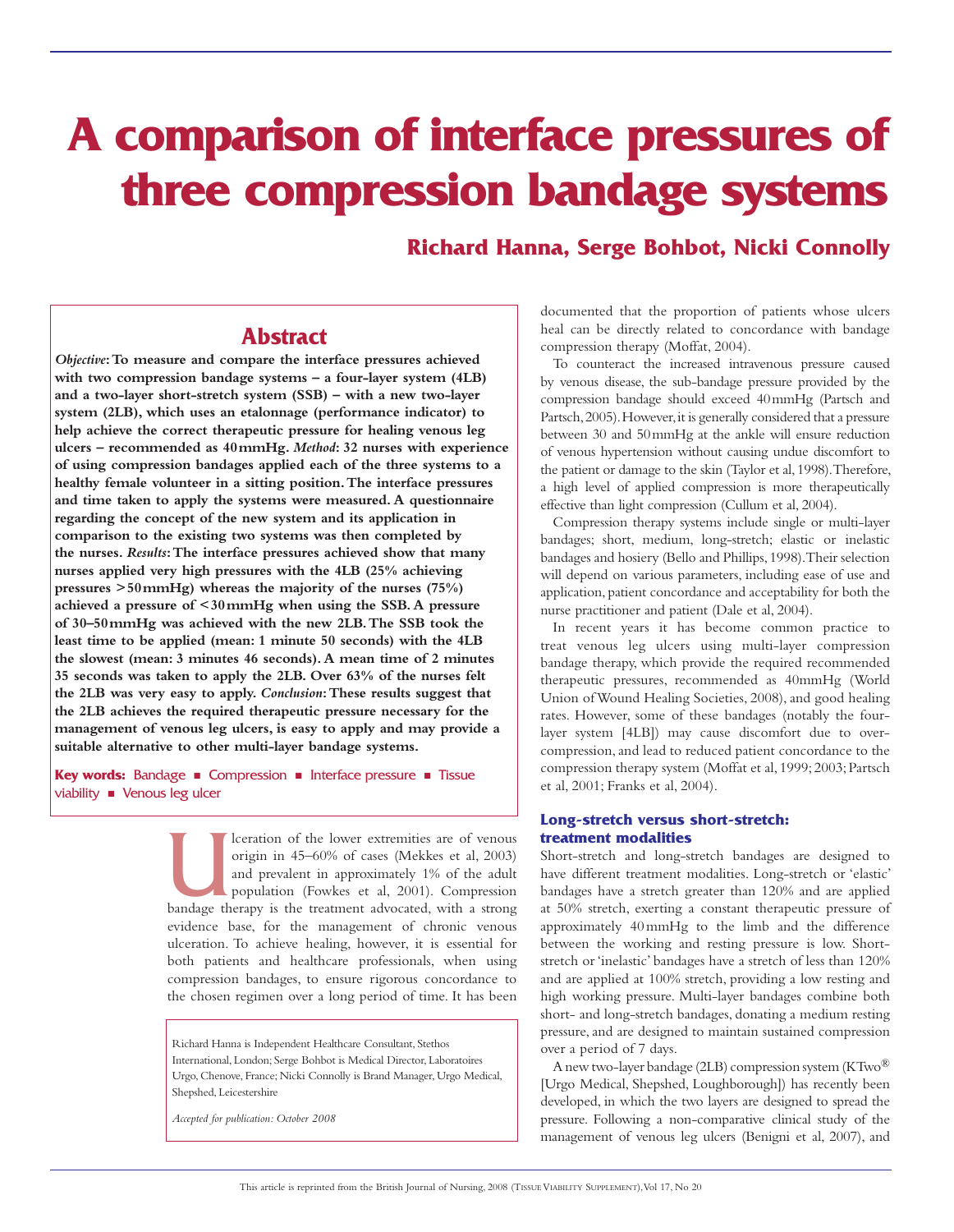a randomized study on healthy volunteers to measure the pressure interface evolution over a period of 1 week wearing different compression therapy systems (Junger and Haase, 2007), a comparative test was undertaken among a panel of healthcare professionals. This evaluated the level of interface pressure applied by different multi-layer bandage systems on a healthy lower limb, the time taken to apply the bandages and the acceptability of these systems to the clinician.

## **Methods**

Thirty-two nurses (nine tissue viability nurses and 23 district nurses) were asked to attend four different venues in the North and the Midlands in England (Liverpool, Wakefield, Birmingham and Leicester). Initial screening of the nurses was undertaken; inclusion criteria were nurses who had current, regular experience of applying venous leg ulcer compression bandage systems, specifically the 4LB and the short-stretch bandage (SSB).

Prior to the application of the third compression system (2LB), each nurse was instructed in the application technique. This took the form of a brief video explaining the protocol, as this product was not yet available for use in the UK and the nurses had no prior experience of it.

Each nurse taking part in the study applied the three bandages to the same healthy volunteer, a 28-year-old female with an ankle circumference of 21cm, who attended all four venues. Each bandage system was applied to the volunteer while she was sitting with her leg slightly elevated and flexed; however, the pressures were measured with the volunteer sitting with her knee bent at a 90° angle and her foot flat on the ground, thus increasing the size of the calf-muscle pump and therefore increasing the sub-bandage pressure, depending on the resistance of the bandage.

Following application, measurement of the interface pressure achieved by each nurse was recorded with the volunteer sitting up-right; her leg bent 90° at the knee and her foot flat on the floor. The time taken by each nurse to apply each of the selected bandages to the leg was also measured. The sub-bandage pressures were measured using a Kikuhime pressure monitor (the same monitor in every circumstance), with the sensor placed at position B1, which is located 10 cm proximal to the medial malleolus (*Figure 1*) (Partsch et al, 2006). Having applied each of the three compression bandage systems, each nurse was asked to complete a qualitative feedback questionnaire regarding the three systems and the concept of the new 2LB.

The systems were randomized with regard to the order of application to reduce potential bias. The 2LB was applied twice by each nurse to overcome any issues of unfamiliarity with it, as they had experience of using the other two systems.

| Table 1. Interface pressure measurements (mmHg) |      |             |               |                               |  |
|-------------------------------------------------|------|-------------|---------------|-------------------------------|--|
|                                                 | 4LB  | <b>SSB</b>  |               | 2LB (1st test) 2LB (2nd test) |  |
| Mean<br>Standard deviation 12.4                 | 44.1 | 23.2<br>9.5 | 39.8<br>11.2. | 39.8<br>10.1                  |  |

 $2LB = KTw$  two-layer compression system:  $4LB =$  Profore four-layer long-stretch compression system; SSB=Actico two-layer short-stretch compression system





(This qualitative and quantitative research was undertaken by Stethos International, an independent pharmaceutical industry market research company.)

## **Tested compression systems**

Three compression systems were selected and tested: the 2LB  $(KTwo^{\circledR})$ , the 4LB (Profore [Smith & Nephew, Hull]) and the SSB (Actico® [Activa, Burton-on-Trent]).

## **The 2LB**

The 2LB is a multi-layer compression bandage system comprising two different bandages

- Layer 1: K-Tech®, a light compression, medium-stretch bandage (75%)
- Layer 2: K-Press®, a cohesive, long-stretch bandage (160%) Each bandage is printed with an etalonnage (pressure indicator) to show when the product has been correctly applied, and together the two bandages achieve the required average pressure of 40mmHg.

#### **The 4LB**

The 4LB system is a multi-layer compression system composed of four separate bandages:

- Layer 1: Profore 1 (Softban natural), a sub-wadding bandage, 100 % polyester
- Layer 2: Profore 2 (Softcrepe), a light, conformable, shortstretch bandage (60–70%)
- Layer 3: Profore 3 (Litepress), a light compression, longstretch bandage (180%)
- Layer 4: Profore 4 (Coplus), a flexible, cohesive, longstretch bandage (140%).

The four bandages of the 4LB system donate an ankle pressure of at least 40mmHg when correctly applied.

## **The SSB**

The SSB system is a multi-layer compression bandage system composed of two separate bandages:

- Layer 1: Flexi-Ban sub-wadding bandage, 100 % polyester.
- Layer 2: Actico, a short-stretch, cohesive bandage, composed of cotton, polyamide and elasthane.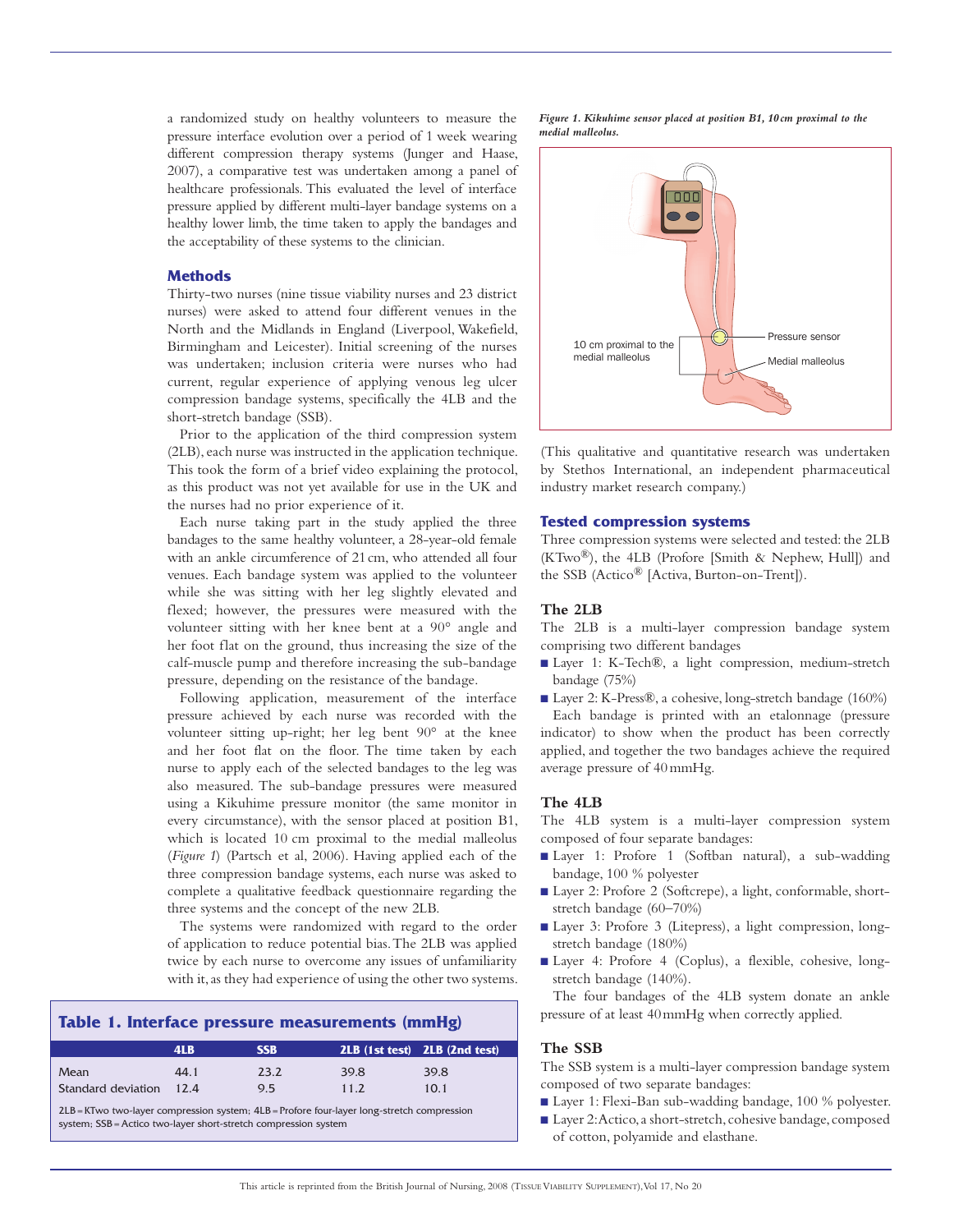| Table 2. Distribution of the interface pressures achieved by the nurses (%) |             |                |                                                                      |                |           |                                                                                                                                                            |
|-----------------------------------------------------------------------------|-------------|----------------|----------------------------------------------------------------------|----------------|-----------|------------------------------------------------------------------------------------------------------------------------------------------------------------|
| <b>Bandage</b><br>system                                                    | $<$ 29 mmHg | $30 - 35$ mmHg | Percentage of nurses achieving interface pressures<br>$36 - 44$ mmHg | $45 - 50$ mmHg | $51+mmHg$ | % between 30–50 mmHg                                                                                                                                       |
| 2LB                                                                         | 6%          | 28%            | 44%                                                                  | 13%            | 9%        | 85%                                                                                                                                                        |
| 4LB                                                                         | 6%          | 16%            | 34%                                                                  | 19%            | 25%       | 69%                                                                                                                                                        |
| <b>SSB</b>                                                                  | 75%         | 12%            | 13%                                                                  | $O\%$          | O%        | 25%                                                                                                                                                        |
|                                                                             |             |                |                                                                      |                |           | 2LB = KTwo two-layer compression system; 4LB = Profore four-layer long-stretch compression system; SSB = Actico two-layer short-stretch compression system |

The SSB system gives a low resting pressure (i.e. when the patient is supine) and can donate a high working pressure of  $>80$  mmHg.

#### **Results**

Thirty-two nurses participated in this evaluation; their mean time of qualification as a nurse was 9 years. The mean values of the interface pressure between the bandage and the skin are reported in *Table 1*. The two mean consecutive values documented with 2LB are at the expected therapeutic pressure level (40mmHg), very close to the one observed with the 4LB (44.1mmHg), but higher than the level documented with the SSB (23.2mmHg). Despite taking the differing system modalities into account, it should be noted that the patient was not in the resting supine position, in which case a higher pressure would be expected for the SSB.

Of the nurses achieving the required therapeutic interface pressure (30–50mmHg), 85 % were with the 2LB, 69% with the 4LB and 25% with the SSB (*Table 2*). Furthermore, while 25% of the nurses in the 4LB group applied a high pressure to the lower limb (>50mmHg), 75% of those with the SSB applied a sub-therapeutic pressure.

The mean time to apply each compression bandage system was also documented during the test (*Table 3*). The shortest application time observed was with the SSB (1 minute 50 seconds), followed by the 2LB (2 minutes 35 seconds and 2 minutes 16 seconds) with 4LB taking the longest time to apply (3 minutes 46 seconds).

#### **Responses to the questionnaire**

Once the practical application of the bandages was completed, (including the measurement of the interface pressures and the time taken to apply the compression systems), the nurses were interviewed separately by a different person using a standard questionnaire schedule. They were asked to describe their experiences with the three different compression

#### **Table 3. Results of the timing tests (minutes/seconds)**

|                    | 4LB   | <b>SSB</b> |       | 2LB (1st test) 2LB (2nd test) |
|--------------------|-------|------------|-------|-------------------------------|
| Mean               | 03:46 | 01:50      | 02:35 | 02:16                         |
| Standard deviation | 01:02 | 00:34      | 00:36 | 00:33                         |
| Range: minimum     | 02:00 | 00:53      | 01:22 | 01:07                         |
| Range: maximum     | 06:02 | 03:00      | 04:00 | 03:42                         |

2LB=KTwo two-layer compression system; 4LB=Profore four-layer long-stretch compression system; SSB=Actico two-layer short-stretch compression system

bandage systems and state the advantages, if any, they had experienced using the 2LB (*Table 4*).

The nurses were asked how the 2LB compared to the other two multi-layer bandage systems used in this evaluation. Eighty-eight per cent of the nurses judged the 2LB to be better than the SSB and 4LB systems, 6% said there was no specific difference when comparing the 2LB with the other two systems and 6% said they felt it was not as good. *Table 5* details the reasons given by the nurses.

The presence of the etalonnage was considered very helpful by 78% of the nurses and quite helpful by 19% of the nurses, while 3% felt that it had made no difference.

The nurses were then asked to rate the three tested compression systems on a scale of 1 to 10 (10 being the highest), for a number of different criteria. *Table 6* shows the percentage of nurses who rated each individual system between the values 8–10 (good to excellent).

The 2LB was appreciated for its ease of application and low bulk, and the nurses perceived that it would have higher levels of acceptability and comfort for the patients than the other two compression bandage systems. It was also considered that the 2LB had the same ability to remain in place over a week as the 4LB.

#### **Discussion**

This comparative evaluation was undertaken by a panel of experienced nurses, to measure the level of interface pressure following the application of three different multi-layer bandage systems on a healthy volunteer; the time taken to apply each system and the acceptability of each system to the nurses involved in the evaluation.

In this evaluation, the new 2LB was the compression system most frequently applied within the normal range of pressures required for the treatment of venous leg ulcers, i.e. 40mmHg ankle pressure, which is widely recognized as the gold standard for the 4LB, despite the differing modalities discussed previously. Eighty-five per cent of the nurses achieved a pressure of between 30–50mmHg on first application which is considered to be a suitable range of pressures to provide a therapeutic effect (Taylor et al, 1998). It is notable that the mean pressure did not change between the two successive applications of this compression system; however, the range and standard deviation decreased. This may suggest that the nurses started to become familiar with the application and 'feel' of the new bandage and that the 2LB may be applied consistently by nurses unfamiliar with this new system to give the required therapeutic pressures on first application. This may be due to the construction of the bandages and the presence of the etalonnage performance indicator.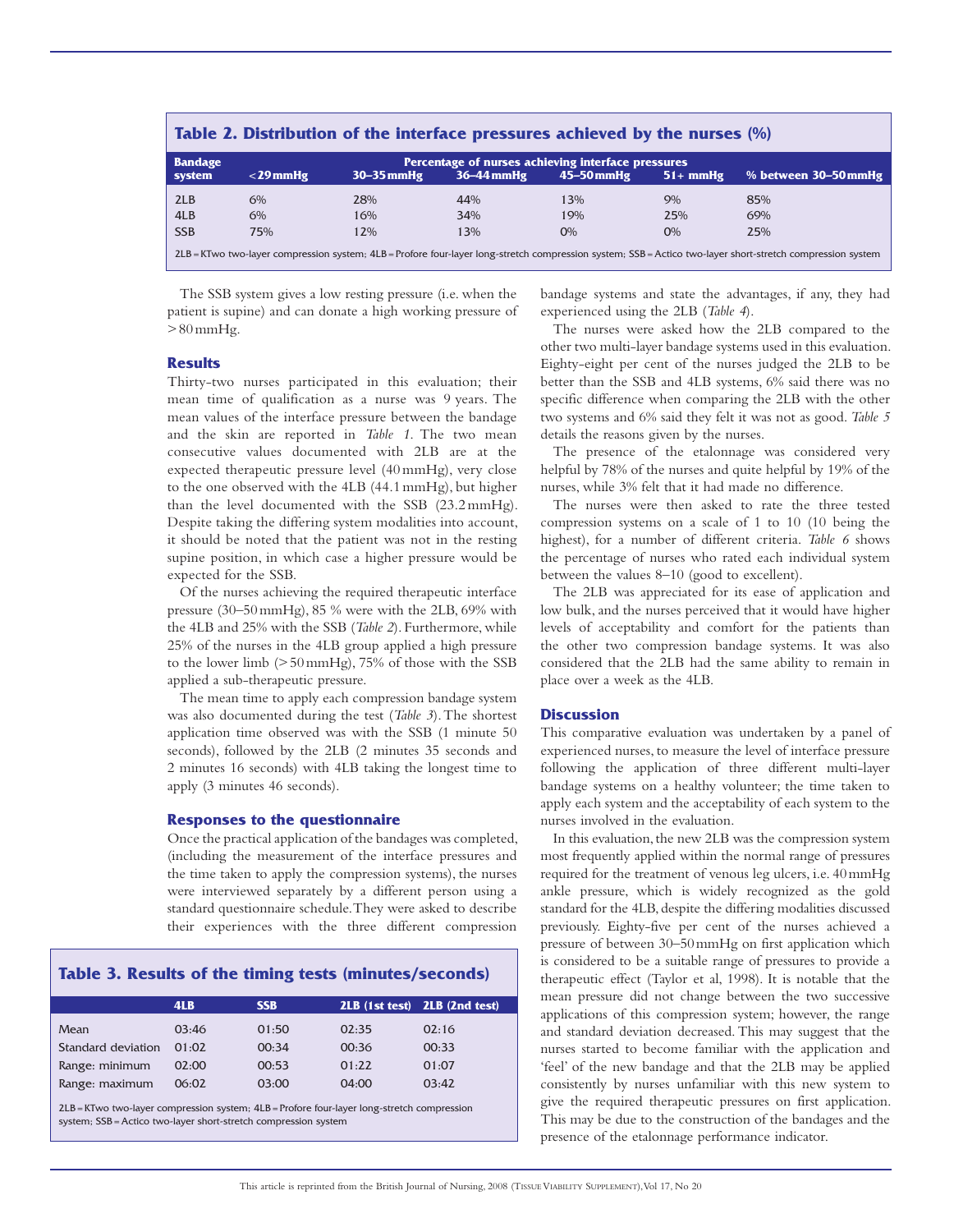# **Table 4. Advantages of the 2LB compression system**

| <b>Advantages</b>                                                                                         | % of nurses mentioning<br>these criteria |  |
|-----------------------------------------------------------------------------------------------------------|------------------------------------------|--|
| Indicators ensure correct interface<br>pressure applied                                                   | 56%                                      |  |
| Quicker to apply than the 4LB                                                                             | 25%                                      |  |
| Easy to use/easy to apply                                                                                 | 25%                                      |  |
| Reduced bulk                                                                                              | $2.2\%$                                  |  |
| Allows the wearing of normal shoes                                                                        | 16%                                      |  |
| Soft first layer gives greater comfort                                                                    | 16%                                      |  |
| $2LB = KTwo$ two-layer compression system; $4LB =$ Profore four-layer long-<br>stretch compression system |                                          |  |

**Table 5. Reasons given why the 2LB was considered better than the SSB and 4LB** 

| <b>Reason given</b>                                                                                                                                                  | % of nurses mentioning<br>these criteria |  |  |
|----------------------------------------------------------------------------------------------------------------------------------------------------------------------|------------------------------------------|--|--|
| Less bulky/lighter for the patient                                                                                                                                   | 28%                                      |  |  |
| Circles $-$ good guide to pressure level 25%                                                                                                                         |                                          |  |  |
| More comfortable for the patient                                                                                                                                     | 16%                                      |  |  |
| Patients can get shoes on                                                                                                                                            | 13%                                      |  |  |
| Easier to apply                                                                                                                                                      | 16%                                      |  |  |
| Quicker to apply                                                                                                                                                     | 13%                                      |  |  |
| $2LB = KTwo$ two-layer compression system; $4LB =$ Profore four-layer<br>long-stretch compression system; SSB = Actico two-layer short-stretch<br>compression system |                                          |  |  |

In this evaluation, the documented pressures showed that the majority of the nurses achieved a high pressure with the 4LB (25% achieving pressures >50mmHg) whereas 75% of those applying SSB were unable to achieve 30mmHg, which would be expected had the volunteer been in the supine position.

Furthermore, the measurement of the interface pressures of the 2LB, when compared with the same 4LB and SSB systems, has been reported, through a randomized clinical trial on healthy volunteers, to maintain a level of subbandage pressure similar to the 4LB and slightly better than the SSB, with a better comfort profile versus the two other compression therapy system (Junger and Haase, 2007).

# **Table 6. Percentage of nurses rating each bandage system good to excellent with regard to each parameter**

| <b>Criteria</b>                         | 2LB | 4LB | <b>SSB</b> |
|-----------------------------------------|-----|-----|------------|
|                                         |     |     |            |
| Ease of application                     | 63% | 47% | 22%        |
| Low Bulk                                | 72% | 3%  | 47%        |
| Comfort                                 | 69% | 13% | 31%        |
| Expected patient compliance             | 63% | 13% | 31%        |
| Expected ability remaining in place 56% |     | 56% | 25%        |
|                                         |     |     |            |

2LB=KTwo two-layer compression system; 4LB=Profore four-layer long-stretch compression system; SSB=Actico two-layer short-stretch compression system

There is evidence to suggest that compression therapy increases the percentage of venous leg ulcer healing rates with a beneficial effect on the reduction of leg ulcer recurrence (Vin et al, 2004), and that a high degree of compression is more effective than light compression (Cullum et al, 2004). Obtaining this therapeutic pressure level may explain the efficacy reported with the 2LB in leg ulcer management, where investigating physicians in a clinical trial considered that 85% of the selected venous ulcers had improved or healed following a 6-week period applying the 2LB compression system (Benigni et al, 2007).

The level of interface pressure is also considered to be a factor that affects patient concordance. A very high pressure may result in damage to the skin and possible removal of the bandages by the patient due to discomfort, which was also experienced by healthy volunteers (Junger and Haase, 2007). Therefore, the lower resting pressure of the SSB may facilitate increased patient concordance.

The management of clinical risks is an important aspect of healthcare and these results demonstrate that the 2LB system, with the etalonnage, is able to prevent the adverse risk of tissue damage, or necrosis, caused by inappropriate application. Sub-therapeutic pressures are also considered a risk, in terms of delayed healing of venous ulceration and increasing both treatment times and the associated costs.

With regard to the time taken to consistently apply the three compression bandage systems, the SSB was the quickest, with a mean time of 1 minute 50 seconds and the 4LB the slowest with a mean time of 3 minutes 46 seconds. The time taken to apply the 2LB was between 2 minutes 16 seconds and 2 minutes 35 seconds. It should be noted that the nurses were initially unfamiliar with the application technique relating to the 2LB, despite their experience in bandaging with the other two compression bandages. However, the short training application video and the use of the etalonnage may have had some affect on the time of application, specifically the second time around.

To achieve good patient concordance to a compression bandage therapy system, special attention has to be paid to the need to avoid bandage creases, particularly for patients presenting with venous ulceration or oedema. The presence of stretch and pressure indicators on the bandages can help to reduce unsatisfactory application and the risk of bandage related damage (Vin et al, 2004).

When considering the acceptability of the three tested compression bandage systems, the nurses felt that the 2LB system offered advantages in terms of consistency of pressure application, due to the presence of the etalonnage, and that the product was quick and easy to apply (over 63% of the nurses felt the 2LB was easy to apply with a score of 8–10 (noted as good or excellent on the given scale  $(0=$ very difficult to apply;  $10$  = very easy to apply), while only 22% and 47% felt this for the SSB and the 4LB systems respectively.

Following evaluation of the new 2LB system, it was felt by the nurses that the patients would benefit from the reduced bulk of bandage layers, the softness and comfort offered by the first layer and the ability to wear their normal footwear. These opinions had already been documented in a clinical trial involving patients with venous leg ulcers (Benigni et al, 2007), when it was considered that the sensation of pain,